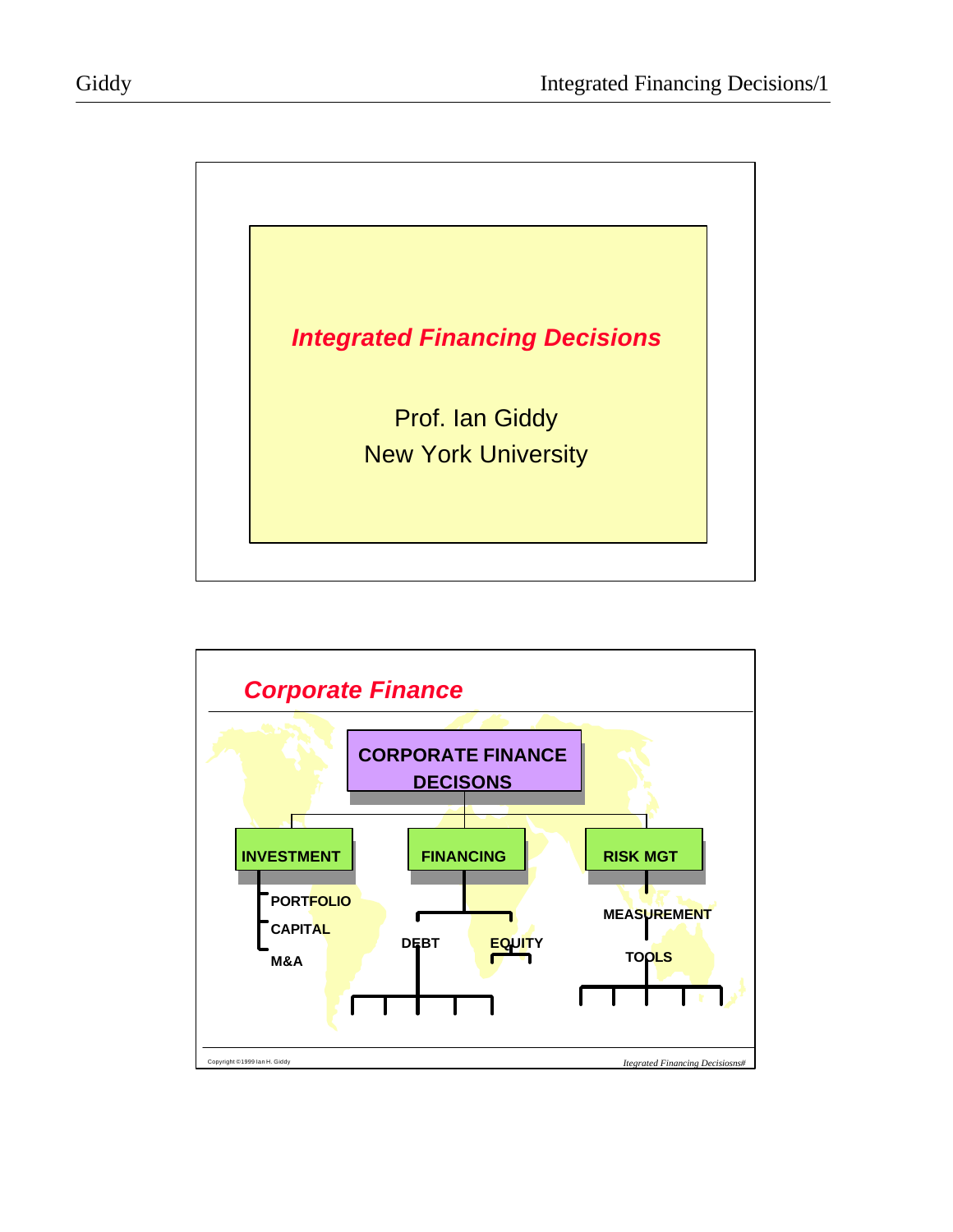

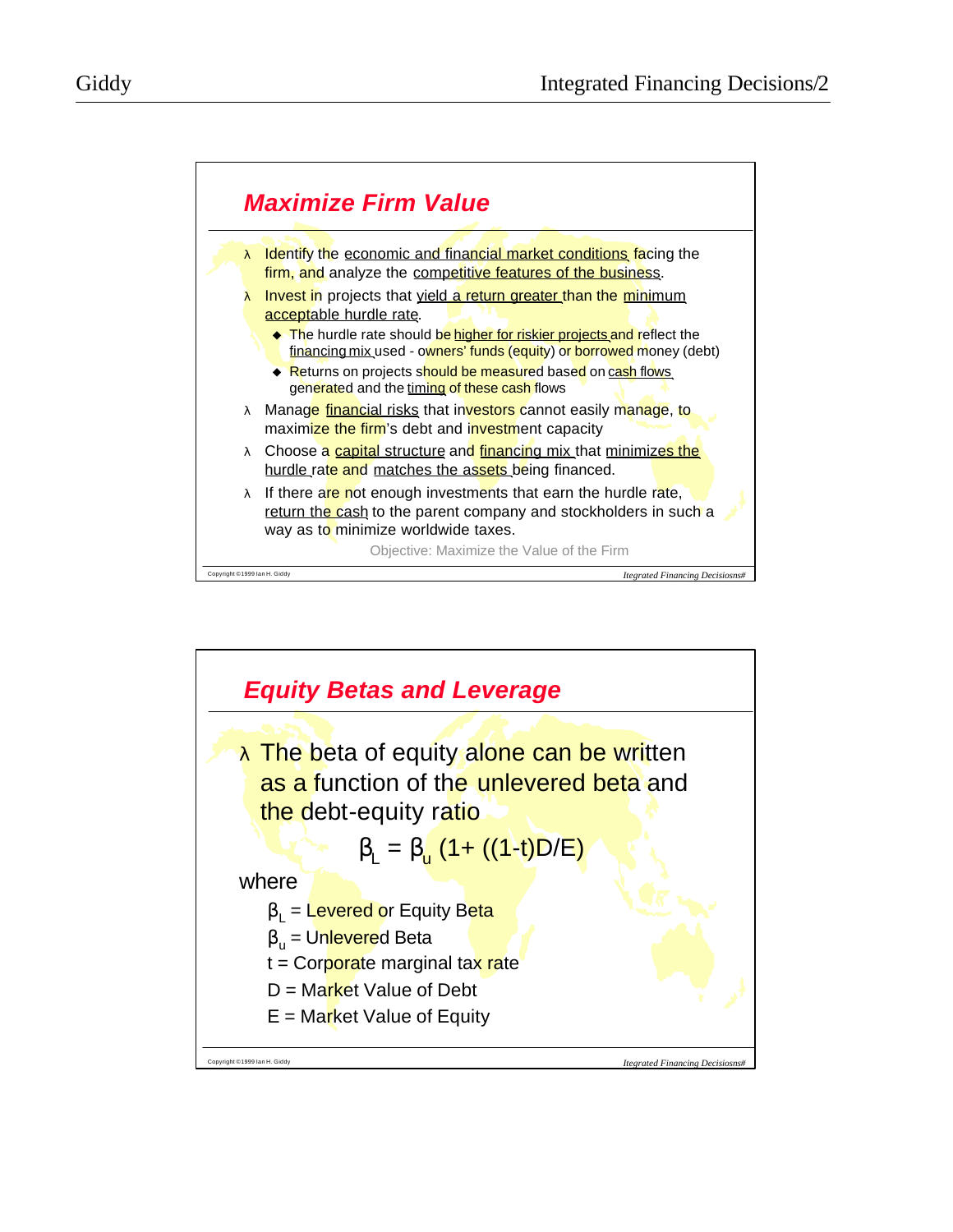



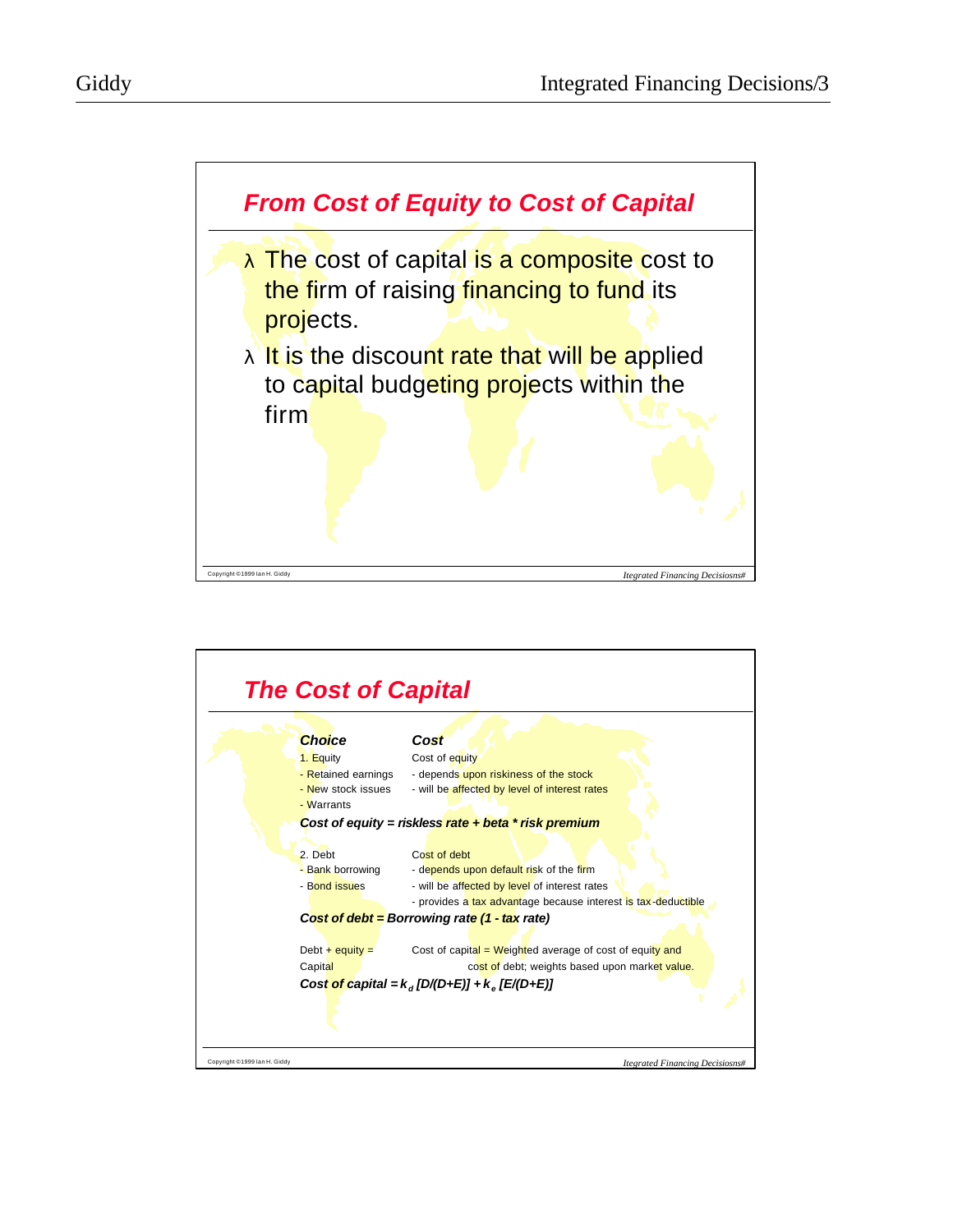



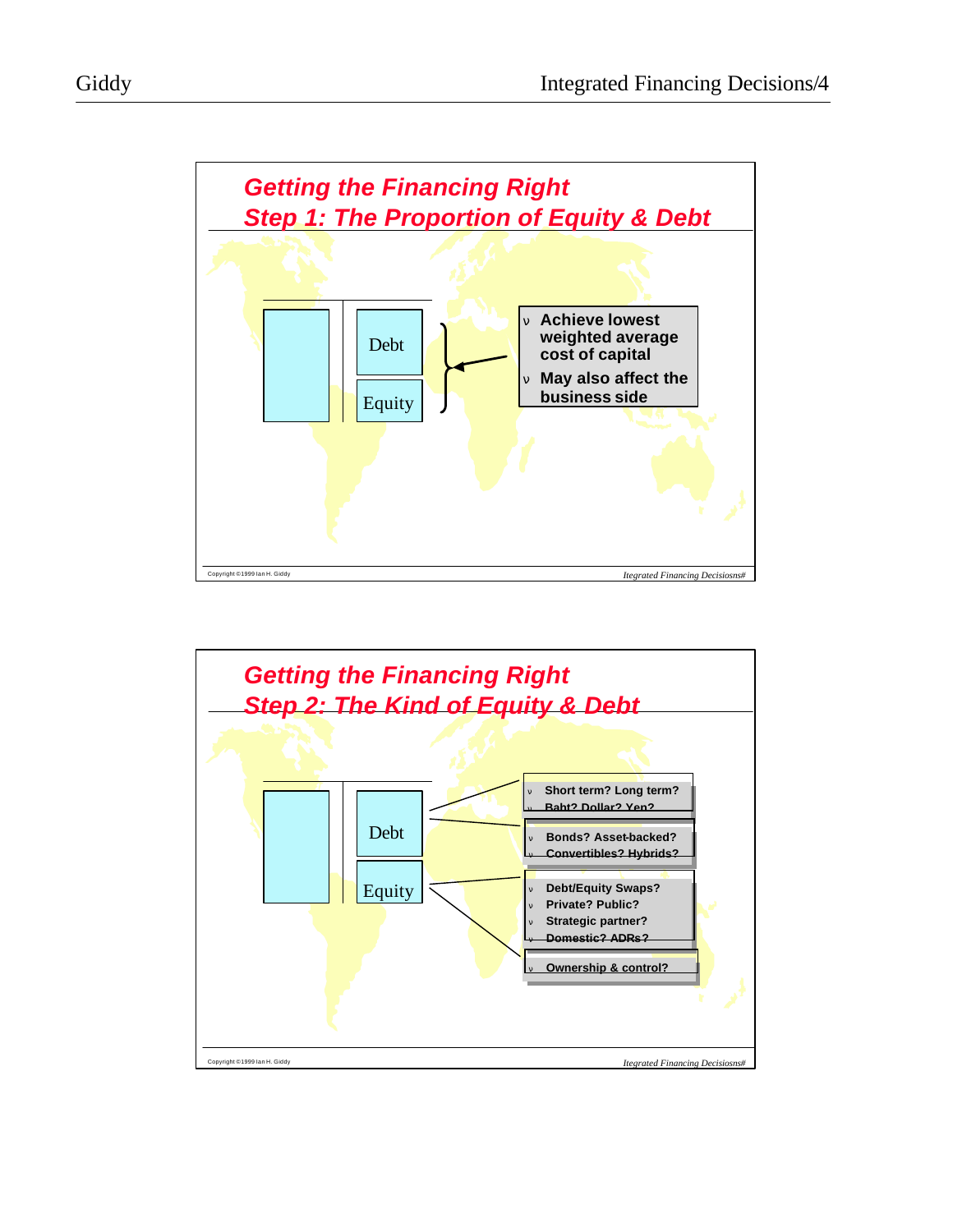

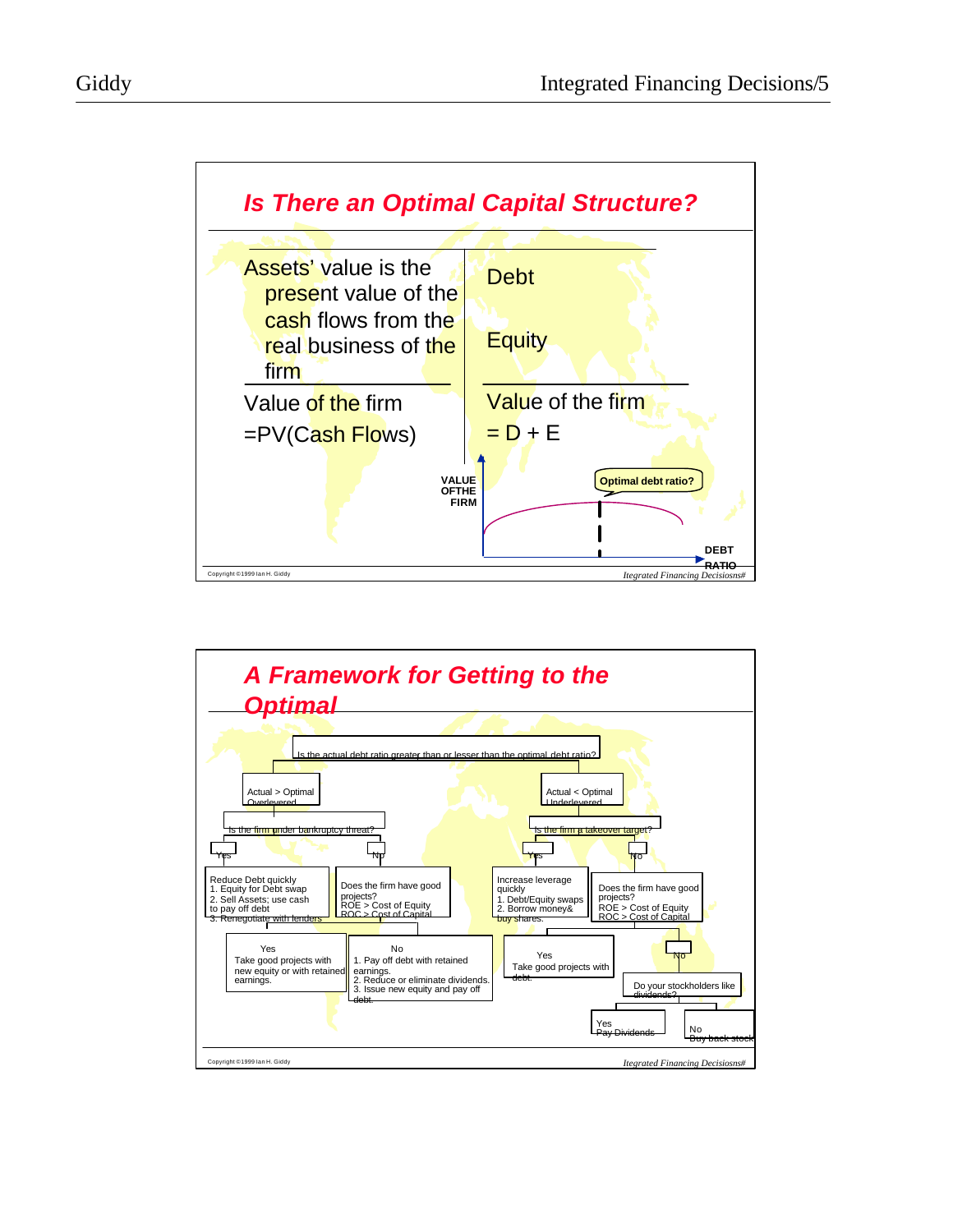

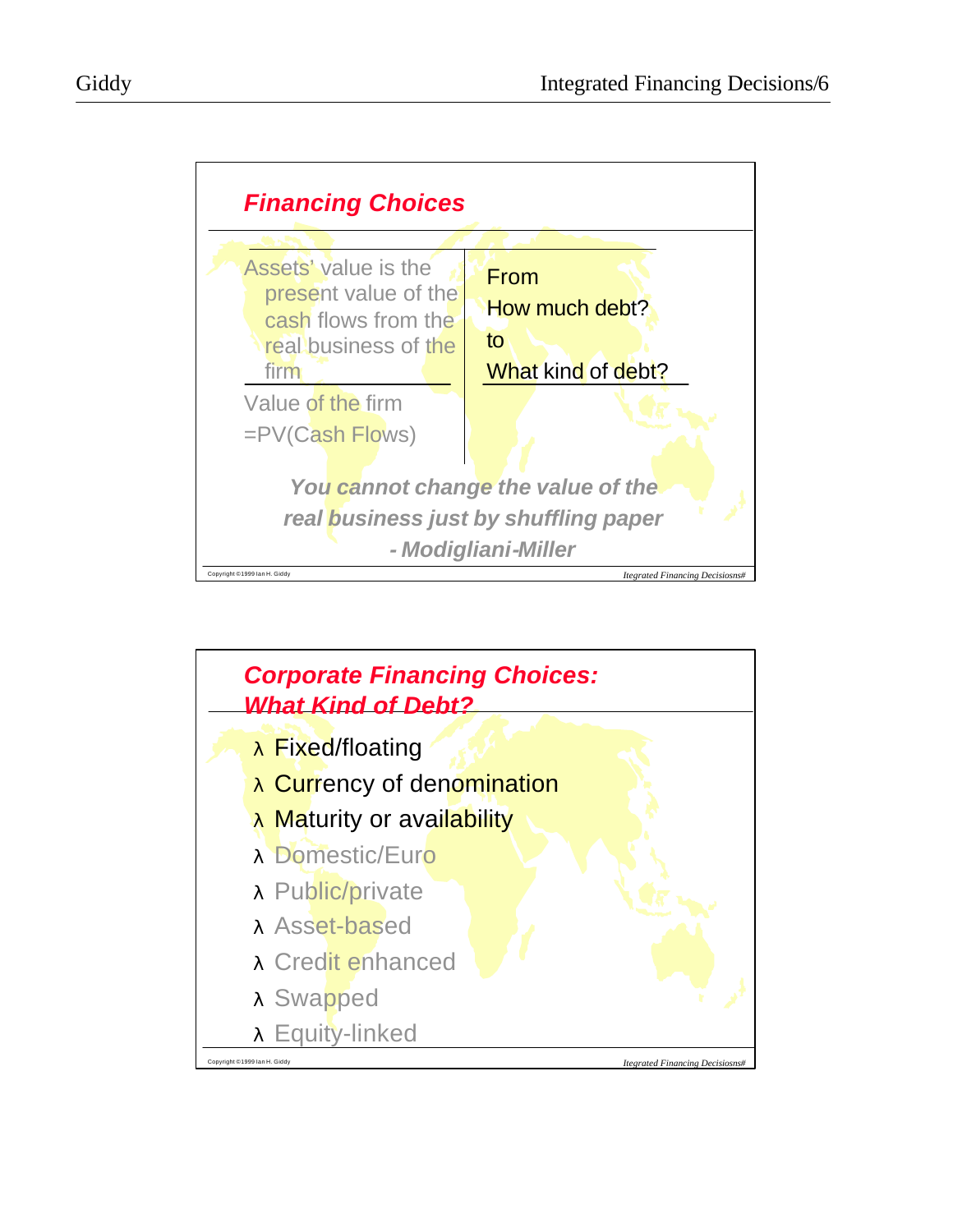



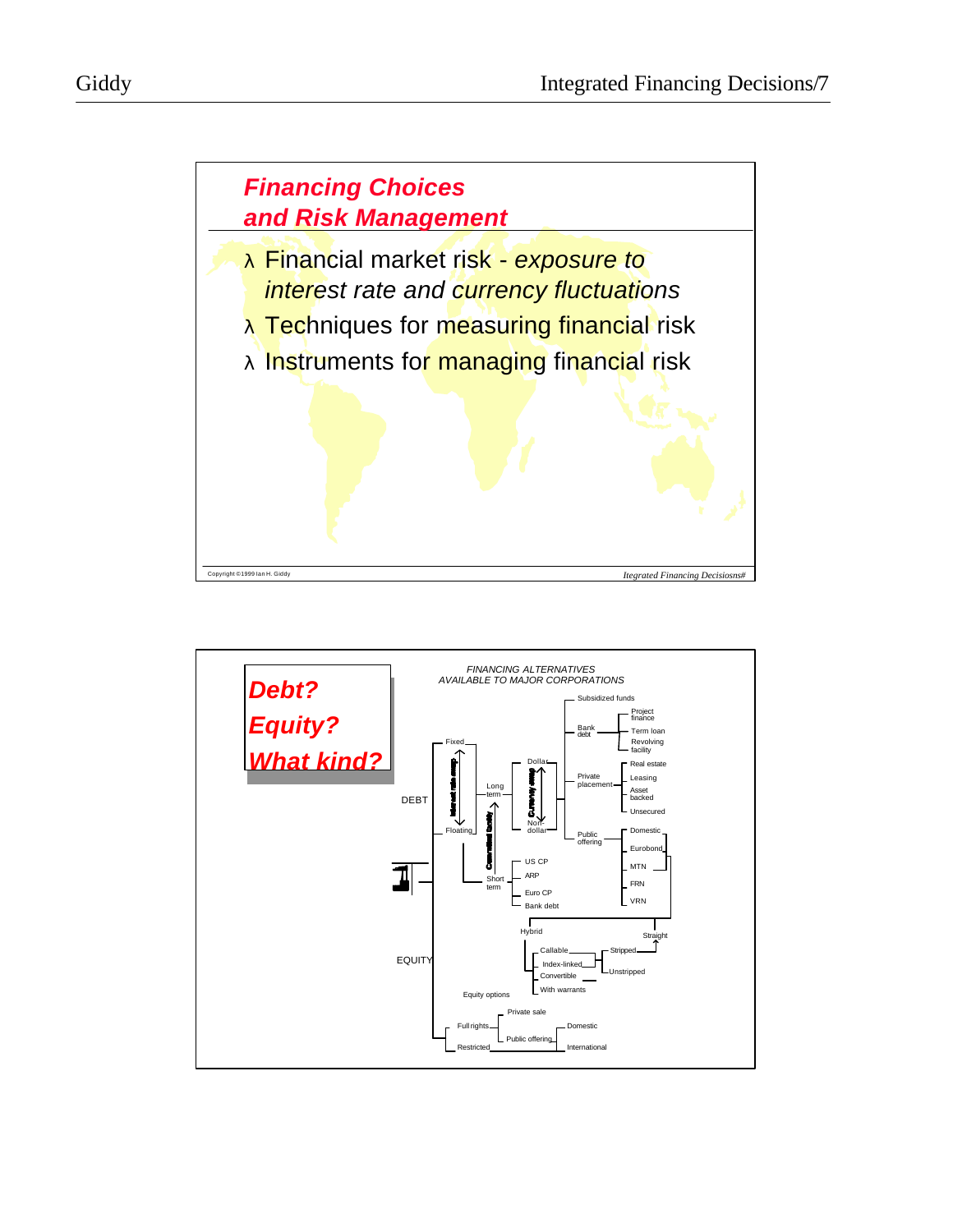

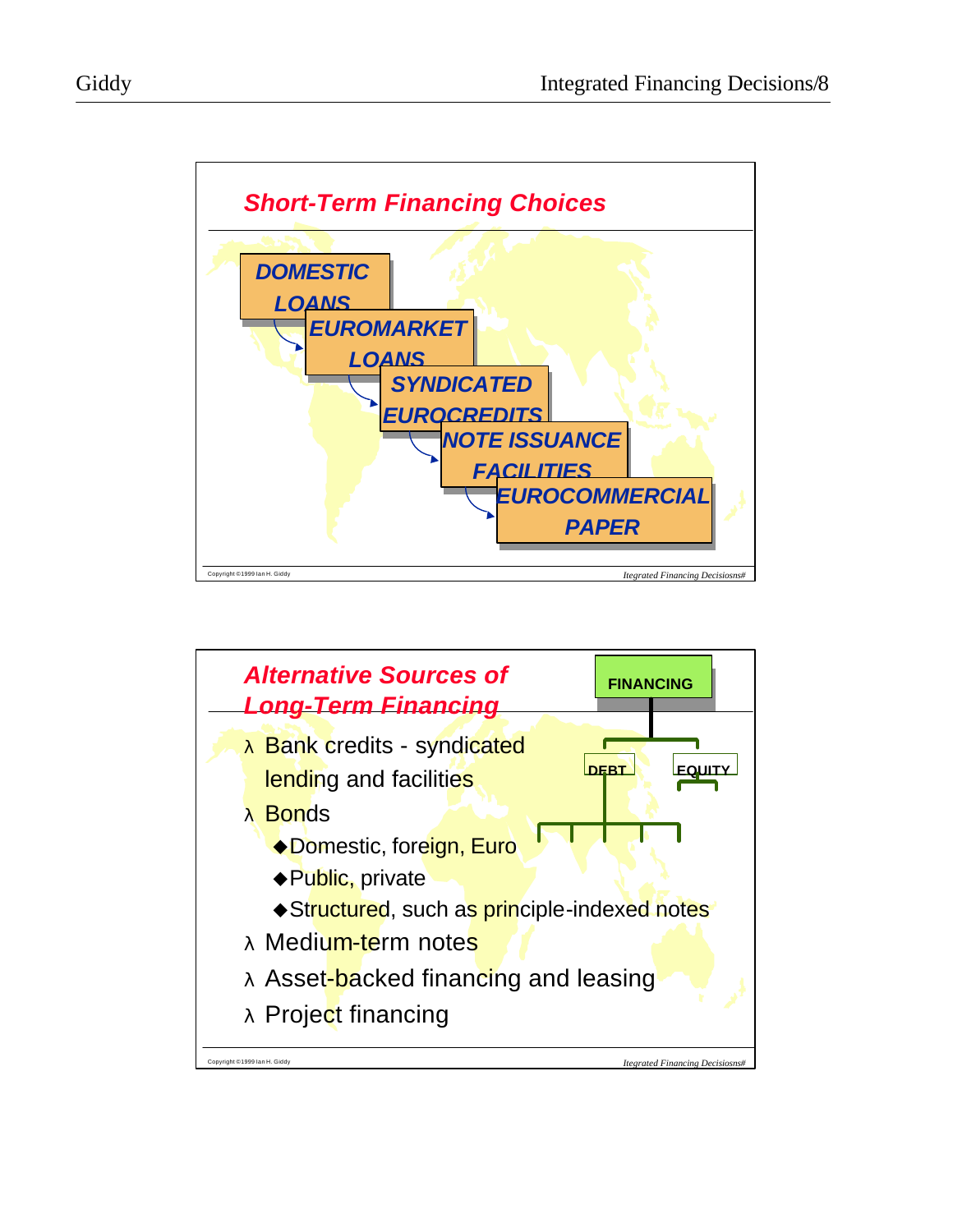

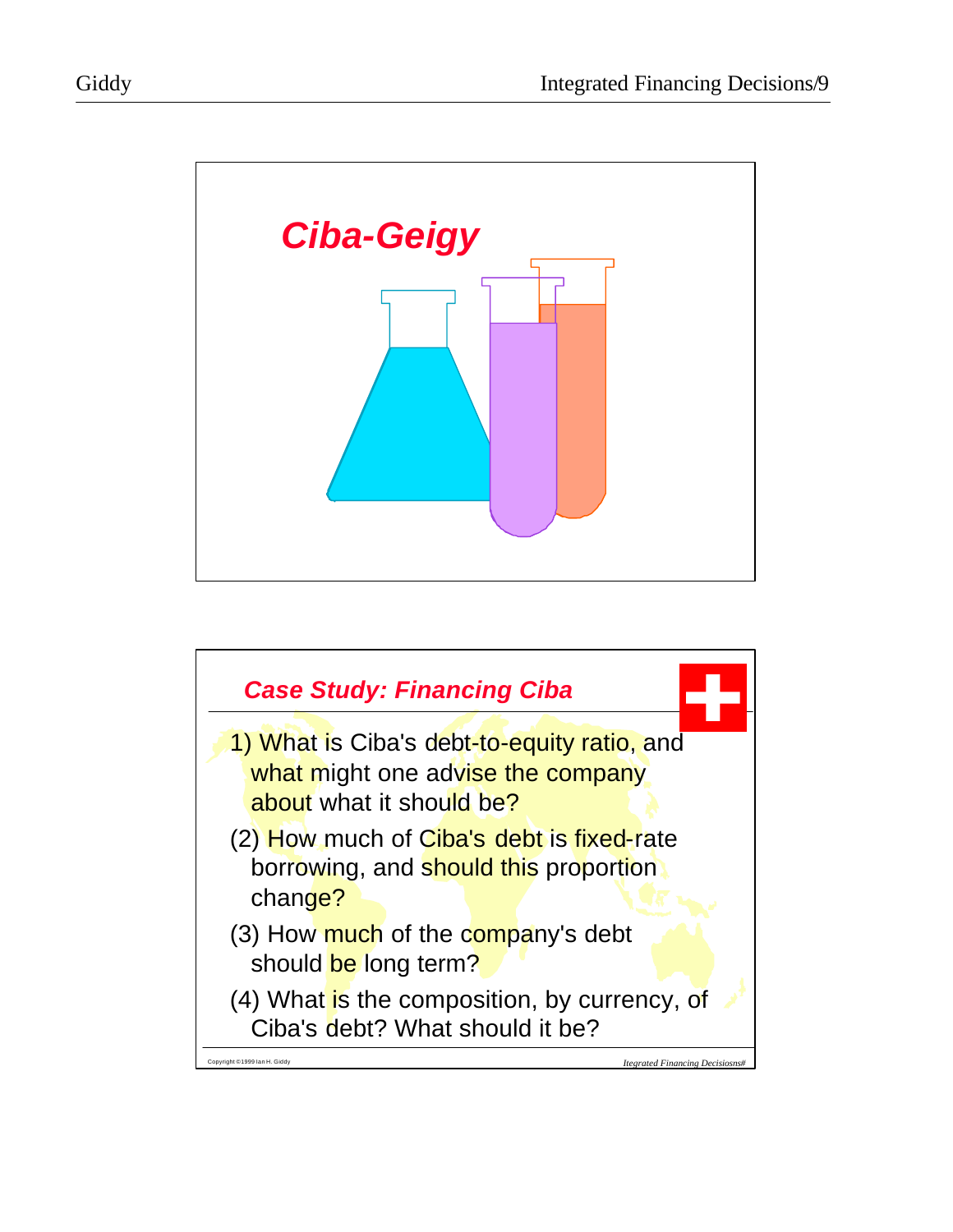



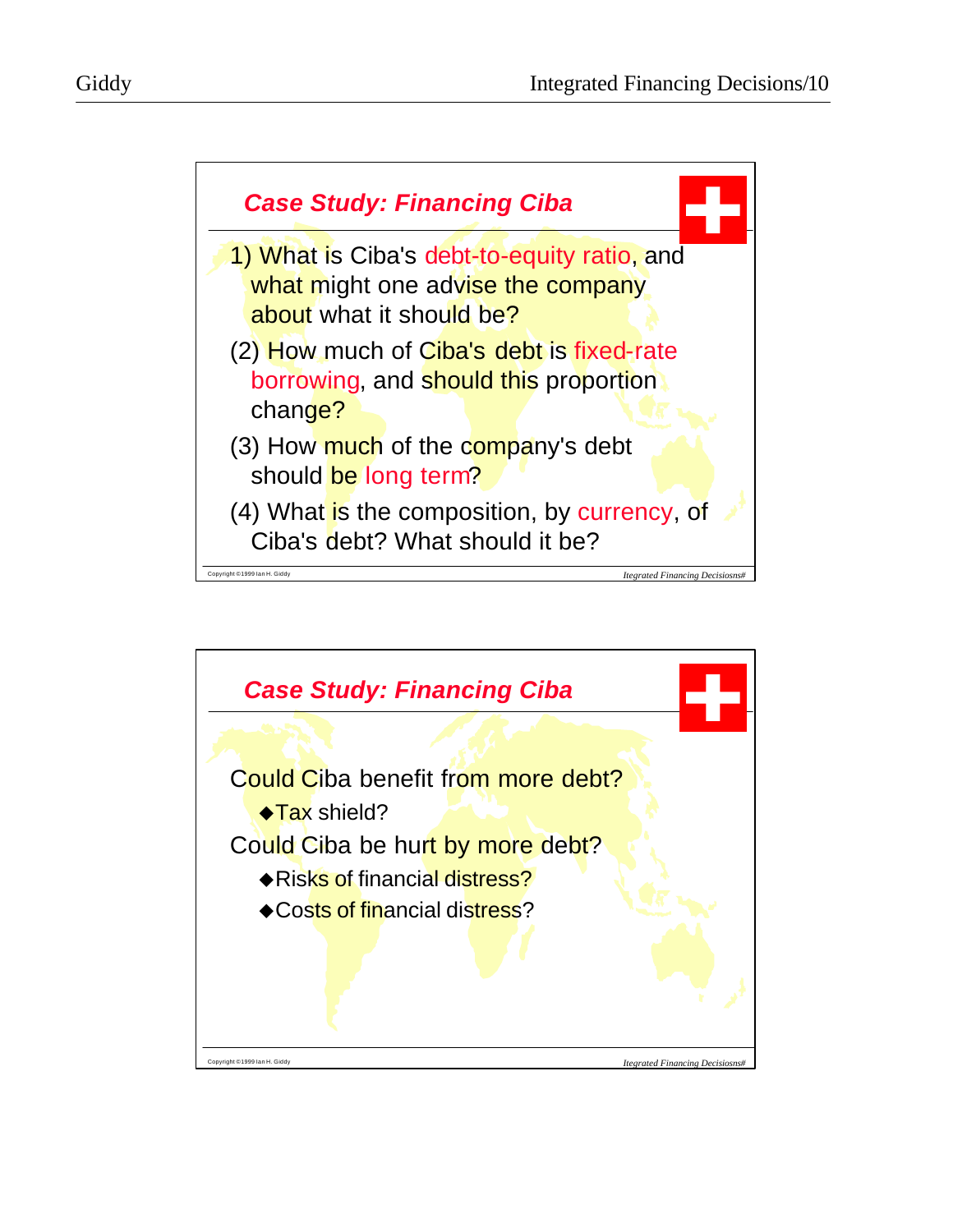| Consideration                     | General                                                                                                                                   | In Ciba's case                                                                                                                                                                                                                               |
|-----------------------------------|-------------------------------------------------------------------------------------------------------------------------------------------|----------------------------------------------------------------------------------------------------------------------------------------------------------------------------------------------------------------------------------------------|
| <b>Tax shield</b>                 | Interest on debt is tax<br>deductible, so more leverage<br>is better, other things being<br>equal.                                        | Ciba is profitable, and has<br>been so since 1982, so it<br>needs as much of a tax<br>shield as it can get.                                                                                                                                  |
| <b>Risk of financial distress</b> | Volatility of operating earnings<br>increases probability of<br>bankruptcy, which involves<br>out-of-pocket and other costs.              | Ciba's earnings are<br>diversified (health care,<br>agricultural and industrial<br>chemicals and materials) and<br>relatively stable (see chart<br>below), unlike some large,<br>capital-intensive firms. Thus<br>it can tolerate more debt. |
| Intangible assets                 | Firms with intangible assets<br>such as reputation, patents<br>and human capital suffer<br>greater losses when under<br>financial stress. | Ciba relies heavily on<br>research, reputation, and<br>ongoing customer<br>relationships, much of which<br>could be lost if bankruptcy<br>threatened                                                                                         |

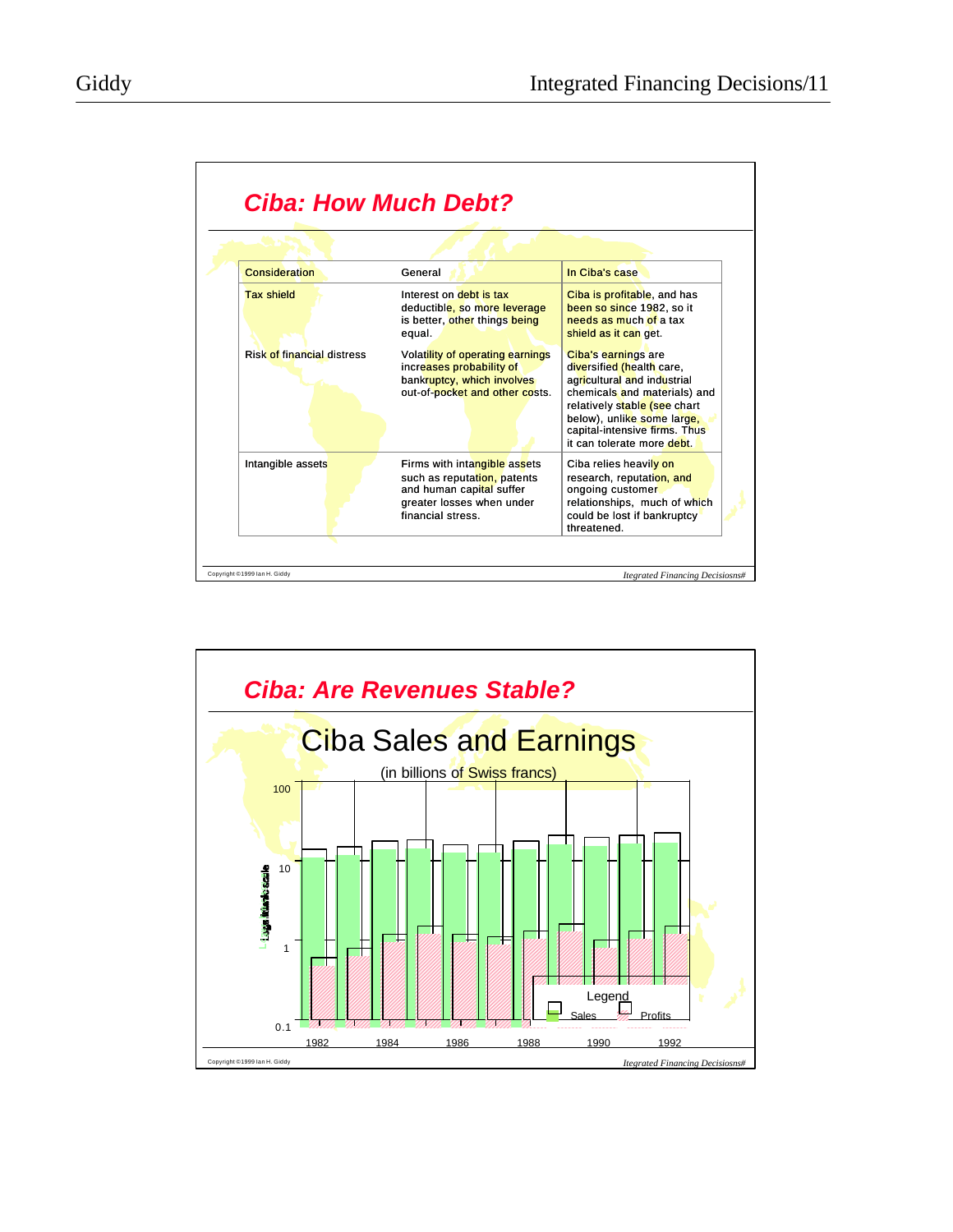

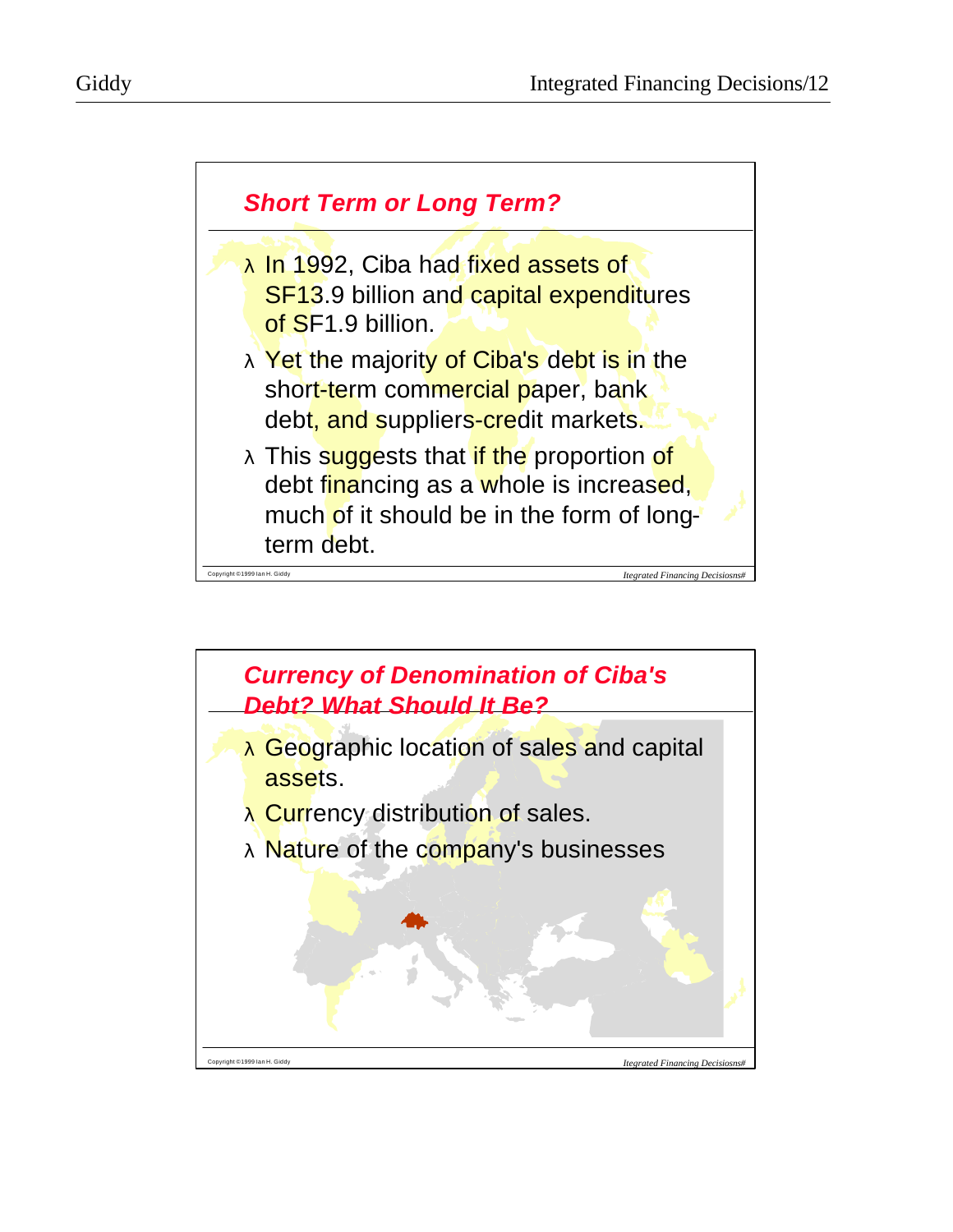